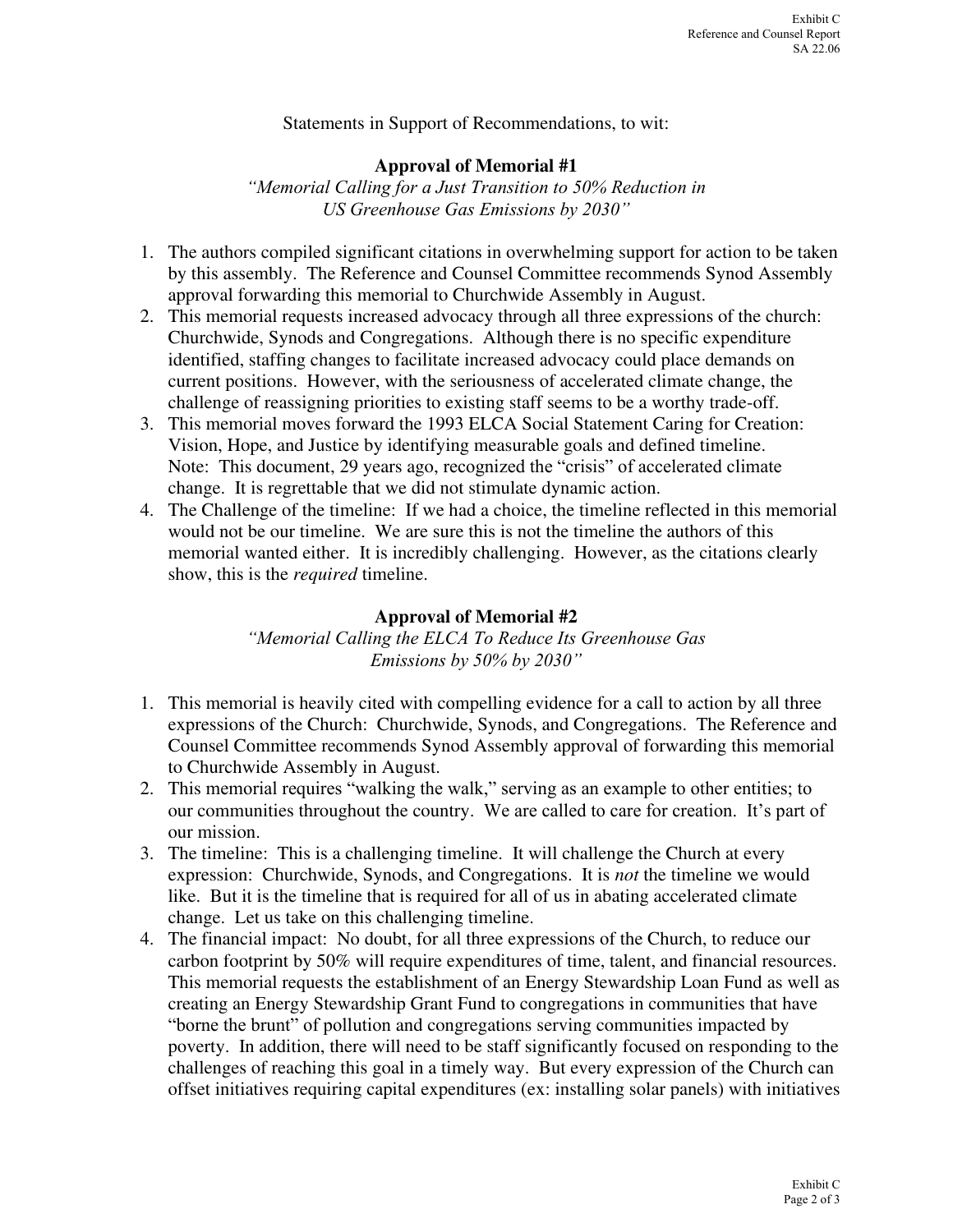that reduce consumption (ex: expand use of on-line activities that reduce vehicle travel). Many energy reducing initiatives have a financial reward on the backside (ex: lower utility costs). But do we really have an option? The cost of preventative medicine can be very expensive (ex: lab work). But if it prevents the treatment of developed disease, which is incredibly expensive, wouldn't we eagerly invest in prevention?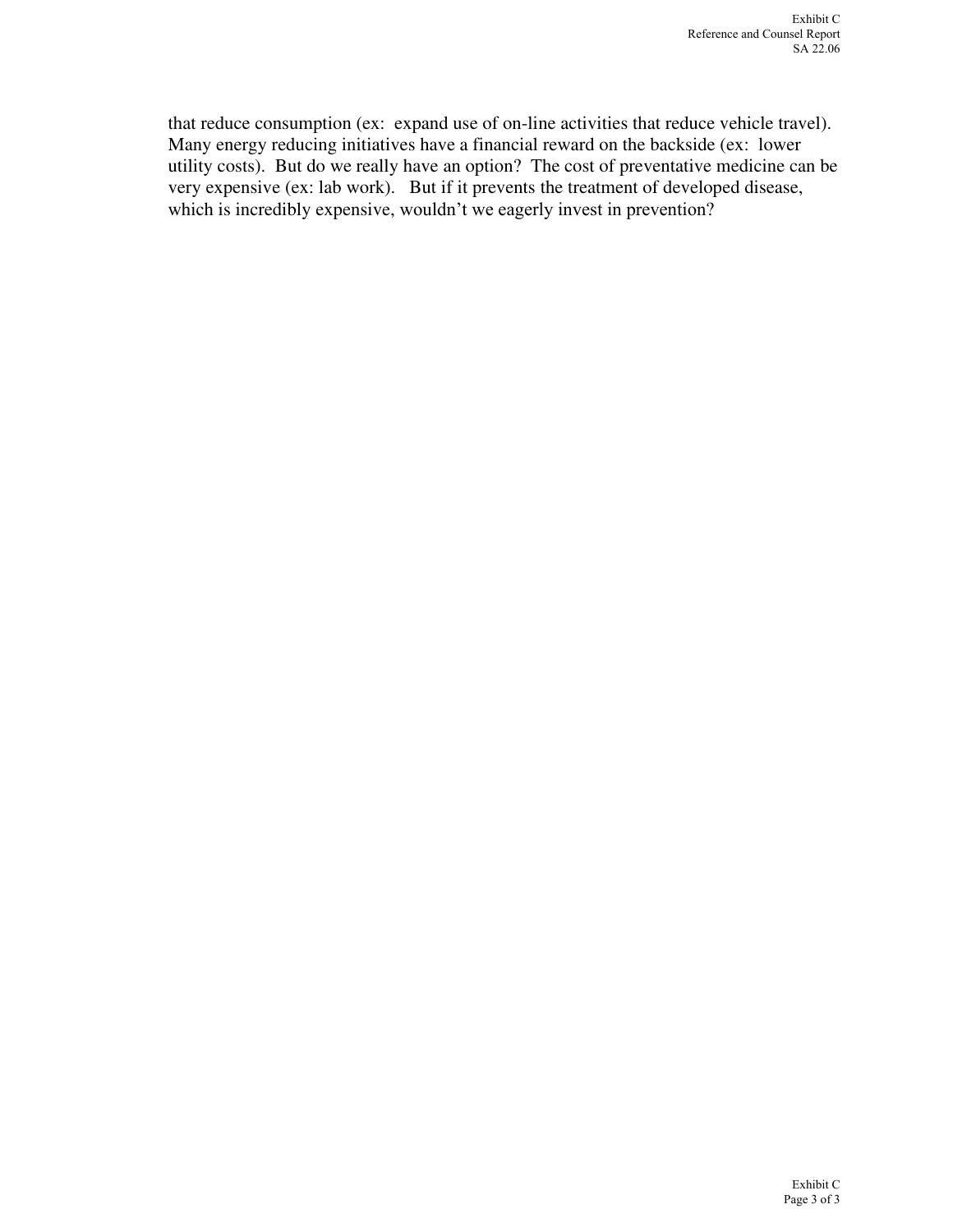# **MEMORIAL 1**

# 2022 SOUTHWESTERN TEXAS SYNOD ASSEMBLY

# **"Memorial Calling for a Just Transition to 50% Reduction in US Greenhouse Gas Emissions by 2030"**

**Submitted by:** Rev. Harold Vanicek (St. Peter's Lutheran, Marble Falls) Rev. Danielle Moore Casey (Triumphant Love Lutheran, Austin) Carl Teinert (Triumphant Love Lutheran, Austin) Rev. Candice Combs (New Life Lutheran, Dripping Springs) New Life Lutheran, Dripping Springs

**WHEREAS**, our faith commands us to love "your neighbors as yourselves" (see Luke 10:27); and

**WHEREAS**, "made in the image of God, we are called to care for the earth as God cares for the earth" [1]; and

**WHEREAS**, the protection of Earth's vitality, diversity, and beauty is a sacred trust"[3] ; and

**WHEREAS**, the Intergovernmental Panel on Climate Change (IPCC) reported that in order to avoid catastrophic consequences due to damage to the climate, global warming needs to be limited to 1.5 degrees Celsius (2.7 degree Fahrenheit); and

**WHEREAS**, the planet has already warmed 1.1 degrees Celsius (2 degrees Fahrenheit) since preindustrial times, causing record-breaking wildfires, hurricanes, heat waves, droughts, ocean acidification, and species loss[4]; and

**WHEREAS**, damage to the climate is already harmfully impacting people's homes, food sources, and well-being (leading to at least 40.5 million climate displaced persons in 2020 according to the Internal Displacement Monitoring Centre (IDMC))[5]; and

**WHEREAS**, the United States has contributed more greenhouse gas to the atmosphere historically than any other country[6]; and

**WHEREAS**, to reduce greenhouse gas emissions by at least 50% by 2030 the United States [7] [8] [9] will need a unified and collected mobilization that includes government investment, publicprivate partnerships, binding emission reduction targets, and possibly a carbon fee and dividend; and

**WHEREAS**, a just transition from a fossil-fuel based economy will lead to better health[9], family-sustaining jobs[10], clean air and water for communities historically left behind, and a safer, more sustainable future for our children and future generations; therefore, be it,

**RESOLVED**, that the Southwestern Texas Synod Assembly memorialize the 2022 Churchwide Assembly of the Evangelical Lutheran Church in America to direct the churchwide organization to continue to call upon the leadership of the United States of America to reduce its greenhouse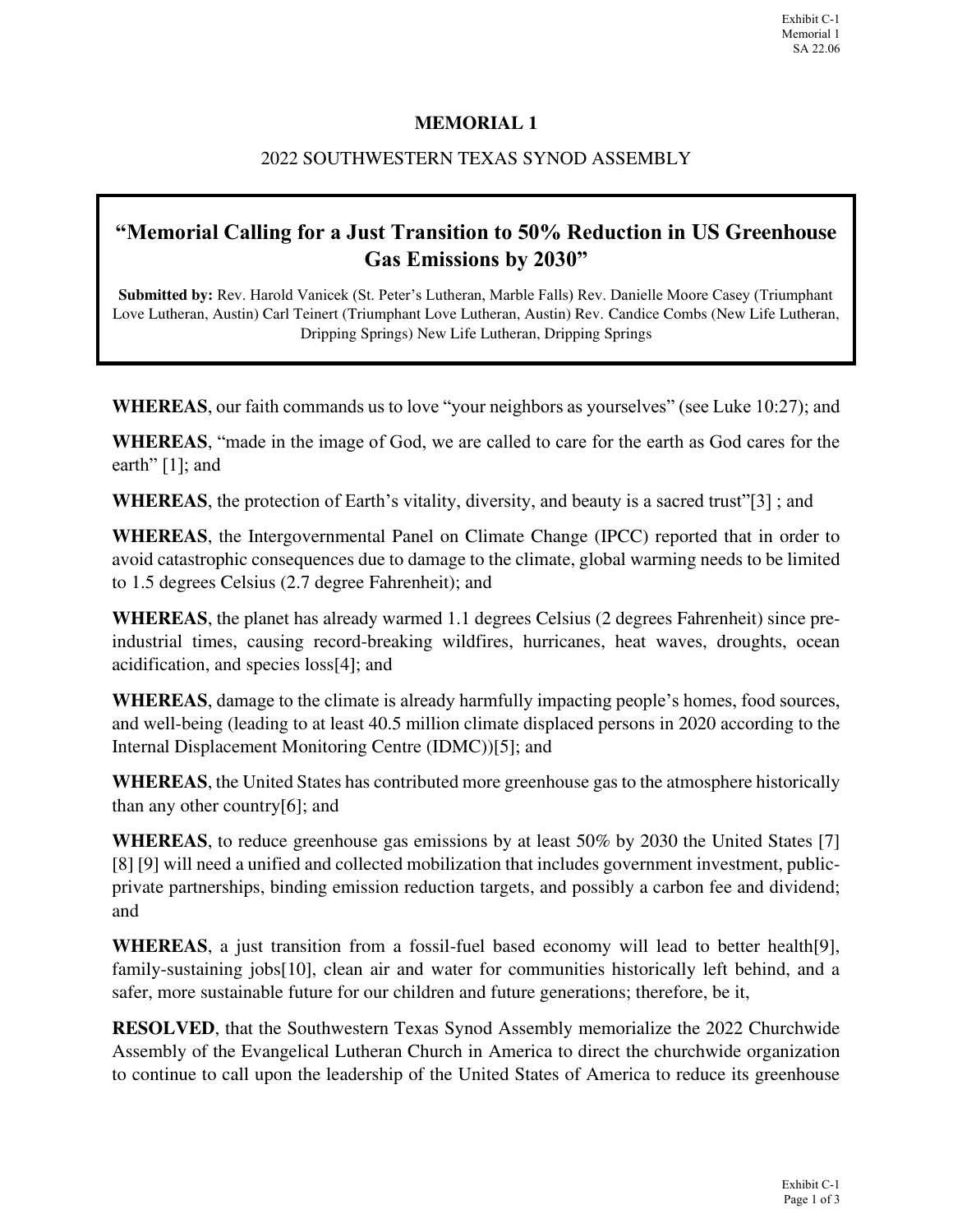gas emissions by at least 50% by 2030, generate 100% of its power from clean renewable sources by 2035, and achieve net zero emissions by 2050; and be it further

**RESOLVED**, that the Southwestern Texas Synod Assembly memorialize the 2022 Churchwide Assembly of the Evangelical Lutheran Church in America to direct the churchwide organization to continue to equip and encourage congregations, synods, and associated ministries to advocate that the United States of America reduce its greenhouse gas emissions by at least 50% by 2030, generate 100% of its power from clean renewable sources by 2035, and achieve net zero emissions by 2050; and be it further

**RESOLVED**, that the Southwestern Texas Synod Assembly memorialize the 2022 Churchwide Assembly of the Evangelical Lutheran Church in America to direct the churchwide organization to encourage congregations and synods to advocate for a just transition away from greenhouse gasses where at least 40% of public funding goes towards projects that directly benefit Indigenous, Black, People of Color, and communities impacted by poverty that bear a disproportionate cost of pollution and climate change already; and be it further

**RESOLVED**, that the Southwestern Texas Synod Assembly memorialize the 2022 Churchwide Assembly of the Evangelical Lutheran Church in America to direct the churchwide organization to support these actions through continuing its investments in staff, education, tools and resources that equip congregations and Synods to accomplish this goal and leverage knowledge, skills and experience across the church, and be it further

**RESOLVED**, that the Southwestern Texas Synod Assembly memorialize the 2022 Churchwide Assembly of the Evangelical Lutheran Church in America to encourage congregants, rostered leaders, and bishops to further educate themselves to the urgency of the climate emergency both locally and globally as well as to the local and global opportunities a just transition will create; and be it further

**RESOLVED**, that the Southwestern Texas Synod Assembly memorialize the 2022 Churchwide Assembly of the Evangelical Lutheran Church in America to encourage rostered leaders and bishops to lift up loving our neighbor in response to the climate emergency through their preaching; and be it further

**RESOLVED**, that the Southwestern Texas Synod Assembly memorialize the 2022 Churchwide Assembly of the Evangelical Lutheran Church in America to direct the churchwide organization to encourage and cooperate with Lutherans Restoring Creation and other faith-based and secular organizations that share our commitment to the protection and restoration of the natural world while doing justice for all.<sup>[11]</sup>

[1] 1993 ELCA Social Statement Caring for Creation: Vision, Hope, and Justice

[2]https://www.wri.org/insights/numbers-indigenous-and-community-land-rights and https://www.scientificamerican.com/article/biodiversitys-greatest-protectors-need-protection/

[3] Earth Charter (adopted at the 2019 ELCA Churchwide Assembly), full text which was endorsed can be found at:https://earthcharter.org/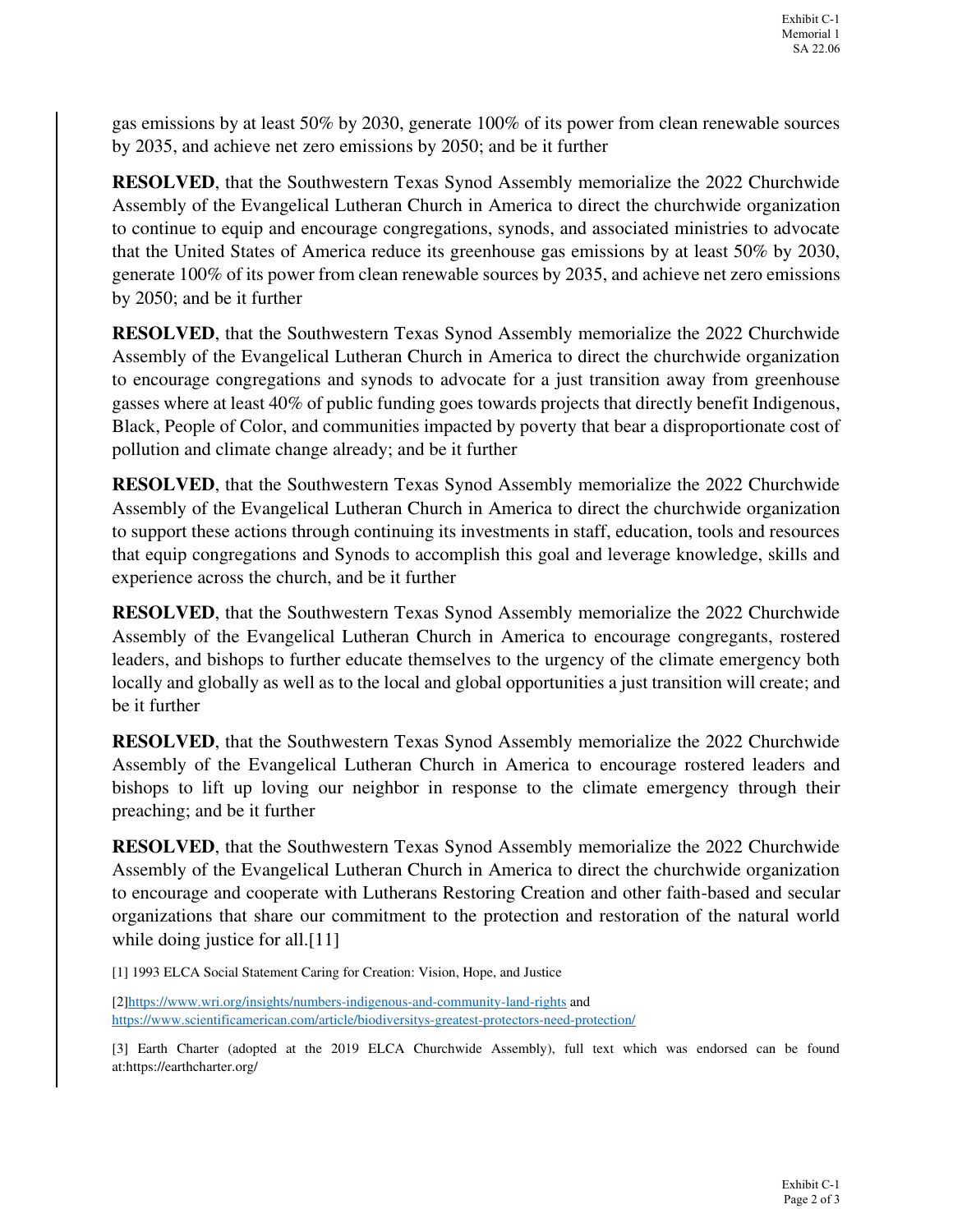[4] IPCC, 2021: Summary for Policymakers. In: Climate Change 2021: The Physical Science Basis. Contribution of Working Group I to the Sixth Assessment Report of the Intergovernmental Panel on Climate Change [MassonDelmotte, V., P. Zhai, A. Pirani, S.L. Connors, C. Péan, S. Berger, N. Caud, Y. Chen, L. Goldfarb, M.I. Gomis, M. Huang, K. Leitzell, E. Lonnoy, J.B.R. Matthews, T.K. Maycock, T. Waterfield, O. Yelekçi, R. Yu, and B. Zhou (eds.)]. Cambridge University Press. In Press.

[5] https://www.internal-displacement.org/global-report/grid2021/

[6] https://nca2018.globalchange.gov/

[7] https://www.carbonbrief.org/analysis-which-countries-are-historically-responsible-for-climate-change

[8]https://www.unep.org/news-and-stories/press-release/cut-global-emissions-76-percent-every-year-next-decade-meet-15degc

[9] https://www.who.int/publications/i/item/cop24-special-report-health-climate-change

[10] https://newclimateeconomy.report/

[11] For suggested organizations to connect with in doing this work please visit: https://lutheransrestoringcreation.org/actions-fora-just-transition-to-a-healthier-climate-for-all/

#### **IMPLICATIONS**

This memorial goes onward to Churchwide Assembly this summer. It affirms that our denomination's value of caring for creation aligns with the IPCC recommendations and US climate goals, and encourages our church to advocate and support restorative responses to damaging climate change.

## **What is the financial impact of this resolution on our synod budget? If expenditures are required, what are the sources of income anticipated to accomplish the purpose of the resolution?**

no expenditures asked for. Expenditures would be determined by churchwide on how to broaden and deepen our denominational advocacy / action for this urgent need.

# **What are the personnel implications within our synod - or churchwide? Who will be responsible for implementation of the resolution?**

From my understanding of church polity, memorials offer guidance for how we live out being church. If approved at Churchwide Assembly, it would move to the ELCA Church Council to take the guidance and determine next steps / and an action plan.

#### **How does this resolution enhance and forward the mission of the church and our synod?**

There is clear consensus that there is great urgency in needing to respond in big ways to damaging climate change. Care of creation is a core value for the ELCA, and a changing climate is a threat multiplier, impacting other core ministries and mission of our church, from hunger, to poverty, to resettling refugees, to responding to natural disasters. To take action through this memorial is one way to address the foundation of so many other ministries and mission central to being the church.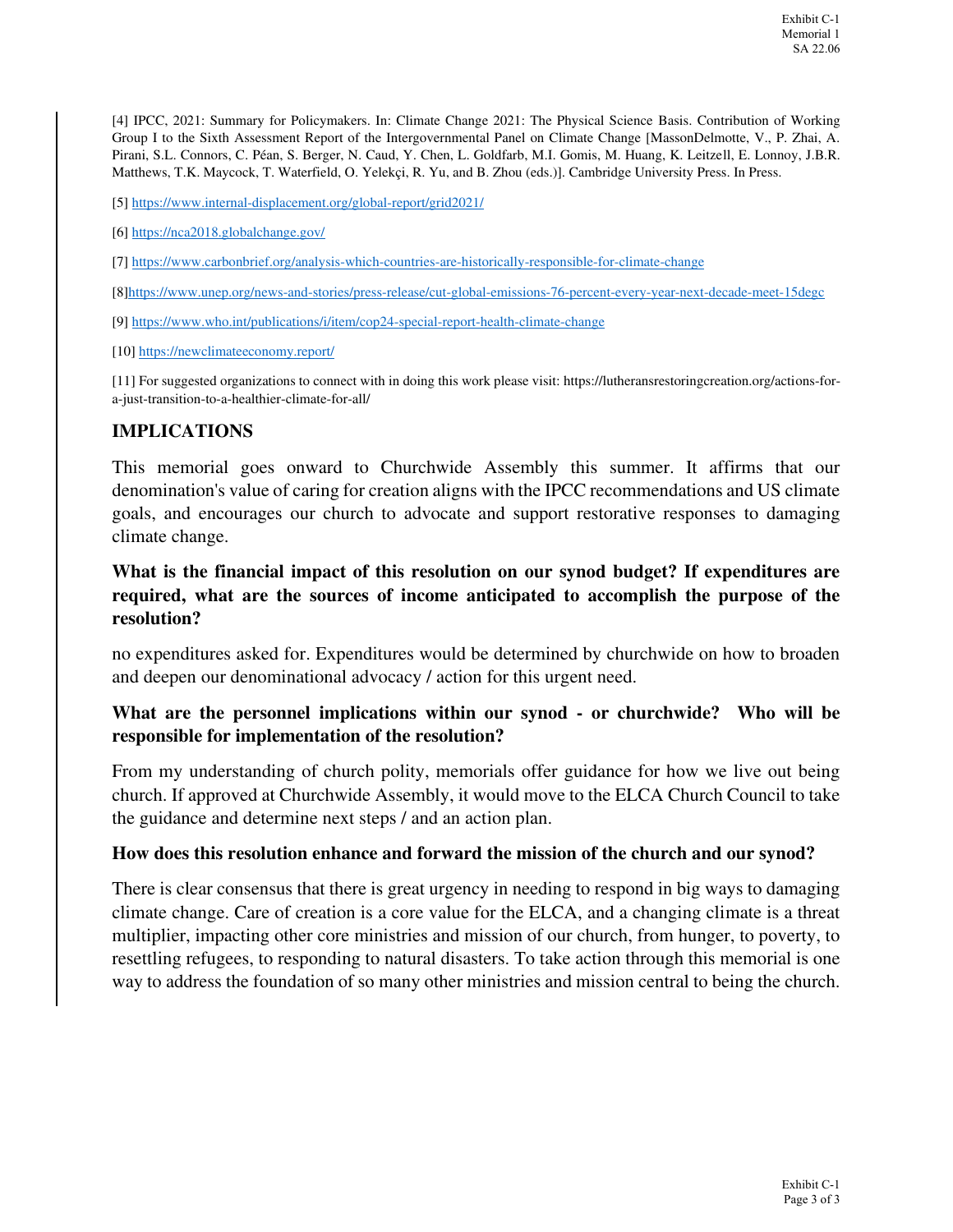# **MEMORIAL 2**

## 2022 SOUTHWESTERN TEXAS SYNOD ASSEMBLY

# **"Memorial Calling the ELCA To Reduce Its Greenhouse Gas Emissions by 50% by 2030"**

Submitted by: Rev. Harold Vanicek (St. Peter's Lutheran, Marble Falls) Rev. Danielle Moore Casey (Triumphant Love Lutheran, Austin) Carl Teinert (Triumphant Love Lutheran, Austin) Rev. Candice Combs (New Life Lutheran, Dripping Springs) New Life Lutheran, Dripping Springs

**WHEREAS**, our faith commands us to "take care of [creation]" (Genesis 2:15); and

**WHEREAS**, Caring for Creation: Vision, Hope, and Justice, calls us, "as congregations and other expressions of this church…to incorporate the principles of sufficiency and sustainability in our life" and that "we will, in our budgeting and investment of church funds, demonstrate our care for creation"[1]; and

**WHEREAS**, the Intergovernmental Panel on Climate Change (IPCC) reported that in order to avoid catastrophic consequences due to damage to the climate, global warming needs to be limited to 1.5 degrees Celsius (2.7 degrees Fahrenheit); and

**WHEREAS**, to have a realistic chance of meeting the goal of not exceeding 1.5 degrees Celsius (2.7 F) of warming, the world needs at least a 50% reduction of greenhouse gas emissions by 2030 and equitable net zero emissions by 2050[3]; and

**WHEREAS**, the planet has already warmed 1.1 degrees Celsius (2 degrees Fahrenheit) (since preindustrial times, causing record-breaking wildfires, hurricanes, heat waves, droughts, ocean acidification, and species loss[4]; and

**WHEREAS**, current damage to the climate has been recognized as a "threat multiplier" by scientists, the US military, and the United Nations Security Council[7], where damage to the climate is supersizing many of our weather events, making them stronger, longer, and more destructive, which leads to increased poverty [8], hunger, human displacement and migration, and loss of ecosystems, and

**WHEREAS**, our changing climate impacts every aspect of mission and ministry in being church together, impacting the very DNA of what it looks like to be church; and

**WHEREAS**, Christian climate scientist Katherine Hayhoe says our collective responsibility on climate action is to, "add your hand to that boulder, get it rolling just a little bit faster down the hill and the faster it goes, the more we look around and we see other people beside us pushing in the same direction, the more that gives us hope. Taking that first little step is so important"[9]; and

**WHEREAS**, reducing greenhouse gas emissions in the ELCA will save financial resources in the long term that can be redirected for mission; therefore, be it,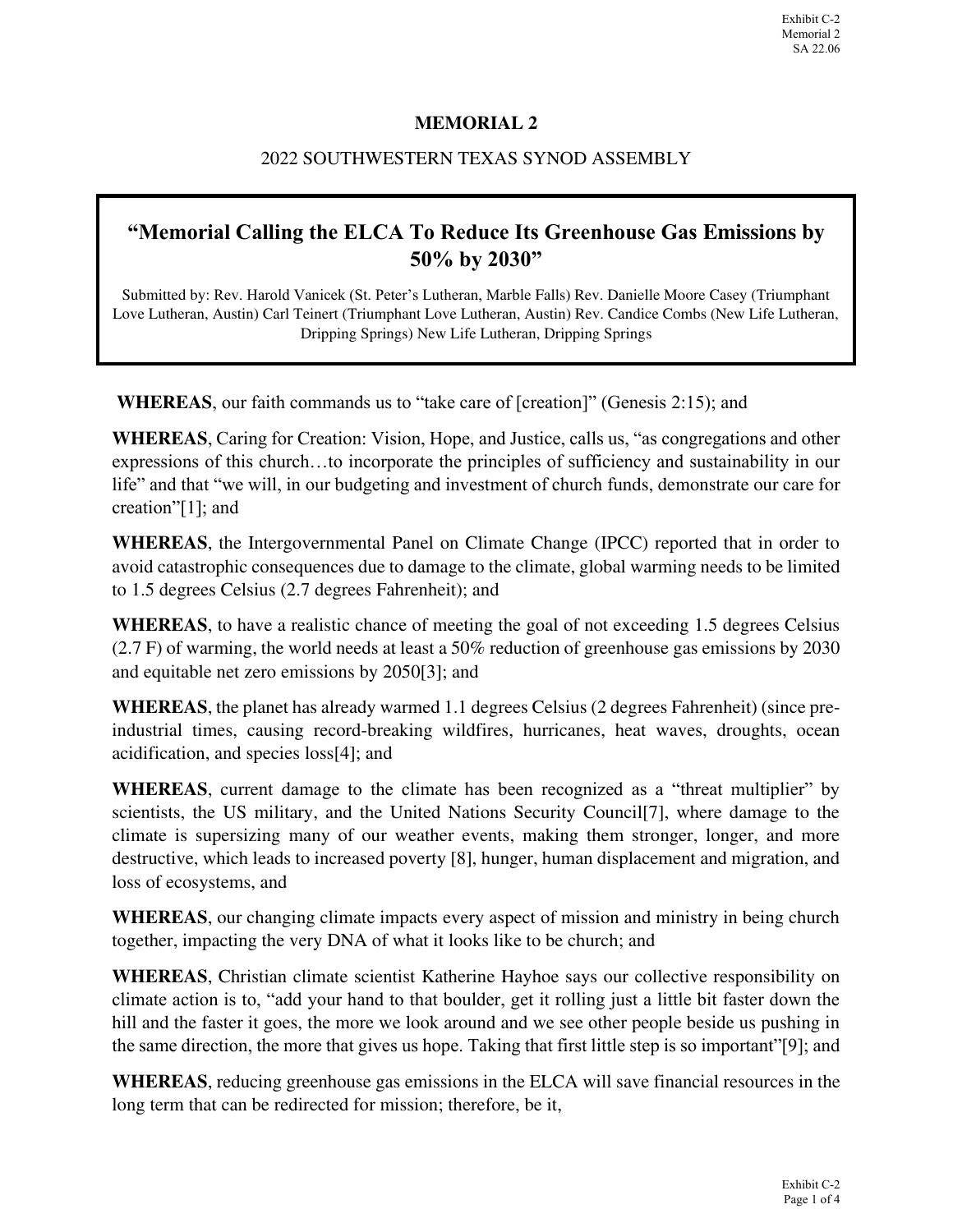**RESOLVED**, that the Southwestern Texas Synod Assembly memorialize the 2022 Churchwide Assembly of the Evangelical Lutheran Church in America to encourage the Evangelical Lutheran Church in America, across all three expressions, to set the goal of reducing its 2020 greenhouse gas emissions 50% by 2030 and 100% by 2050; and be it further

**RESOLVED**, that the Southwestern Texas Synod Assembly memorialize the 2022 Churchwide Assembly of the Evangelical Lutheran Church in America to direct the churchwide organization, in partnership with ELCA colleges and universities, to create a tool to calculate the total greenhouse gas emissions from both ELCA Churchwide headquarters as well as the rest of the ELCA; and be it further

**RESOLVED**, that the Southwestern Texas Synod Assembly memorialize the 2022 Churchwide Assembly of the Evangelical Lutheran Church in America to direct the churchwide organization to reduce its greenhouse gasses by 50% by 2030, or sooner, by making the necessary energy efficiency improvements to buildings and travel, sourcing electricity from renewable sources, incentivizing remote participation and collaboration when possible, and working on partnerships to offset emissions generated from flights and vehicles; and be it further

**RESOLVED**, that the Southwestern Texas Synod Assembly memorialize the 2022 Churchwide Assembly of the Evangelical Lutheran Church in America to direct the churchwide organization to incentivize congregations and synods in reducing their greenhouse gas emissions by creating an Energy Stewardship Loan Fund that will provide very low interest loans to congregations and synods to invest in energy efficiency improvements, electrifying gas-powered equipment, and installing solar panels; and be it further

**RESOLVED**, the Southwestern Texas Synod Assembly memorialize the 2022 Churchwide Assembly of the Evangelical Lutheran Church in America to direct the churchwide organization to support congregations in communities of color, communities impacted by poverty, and communities that have historically borne the brunt of pollution and climate change by creating an Energy Stewardship Grant Fund that will provide grants to these congregations so they can reduce their greenhouse gas emissions by making energy efficiency improvements, electrifying gaspowered equipment, and installing solar panels; and be it further

**RESOLVED**, that the Southwestern Texas Synod Assembly memorialize the 2022 Churchwide Assembly of the Evangelical Lutheran Church in America to direct the churchwide organization to implement a DNA level assessment, investment, and transition in staffing and other resources to assist congregations and synods on how to reduce their greenhouse gas emissions; and be it further

**RESOLVED**, that the Southwestern Texas Synod Assembly memorialize the 2022 Churchwide Assembly of the Evangelical Lutheran Church in America to direct the churchwide organization to provide a report to the 2025 Churchwide Assembly and subsequent assemblies, assessing the progress in reducing greenhouse gas emissions across all three expressions, and apply lessons learned to help meet reduction goals.

[1] 1993 ELCA Social Statement Caring for Creation: Vision, Hope, and Justice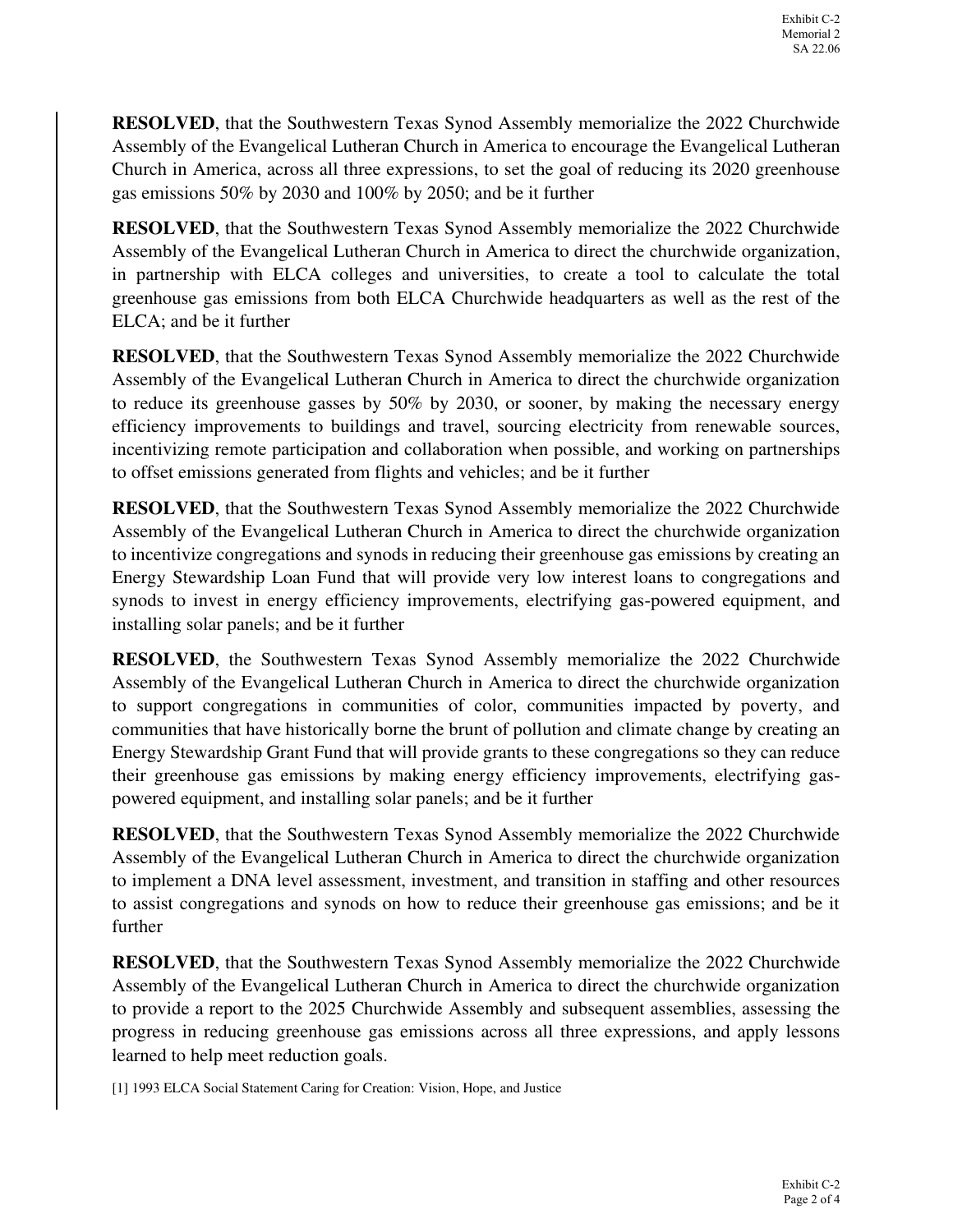[2] Earth Charter (adopted at the 2019 ELCA Churchwide Assembly), full text which was endorsed can be found at: https://earthcharter.org/

[3]https://www.unep.org/news-and-stories/press-release/cut-global-emissions-76-percent-every-year-next-decade-meet-15degc

[4] IPCC, 2021: Summary for Policymakers. In: Climate Change 2021: The Physical Science Basis. Contribution of Working Group I to the Sixth Assessment Report of the Intergovernmental Panel on Climate Change [MassonDelmotte, V., P. Zhai, A. Pirani, S.L. Connors, C. Péan, S. Berger, N. Caud, Y. Chen, L. Goldfarb, M.I. Gomis, M. Huang, K. Leitzell, E. Lonnoy, J.B.R. Matthews, T.K. Maycock, T. Waterfield, O. Yelekçi, R. Yu, and B. Zhou (eds.)]. Cambridge University Press. In Press.

[5] https://www.bread.org/climate-change

[6] https://nca2018.globalchange.gov/

[7]https://www.un.org/peacebuilding/fr/news/climate-change-recognized-'threat-multiplier'-un-security-council-debates-itsimpact-peace

[8] https://openknowledge.worldbank.org/handle/10986/22787

[9] https://www.oxfamamerica.org/explore/stories/every-action-matters-a-qa-with-climate-scientist-katharine-hayhoe/

# **IMPLICATIONS**

Responding to damaging climate change would become one of the core pieces of our national church body. While the other memorial is more about advocacy, this memorial specifically calls us as a national church to walk the walk, not just talk the talk, and make changes and investments necessary to justly reduce greenhouse gasses across our three expressions.

# **What is the financial impact of this resolution on our synod budget? If expenditures are required, what are the sources of income anticipated to accomplish the purpose of the resolution?**

There is no change in synod or national budget being specifically asked for, yet the memorial invites Churchwide Council and leadership to reevaluate how our budget is utilized with the urgency of a quickly changing climate in mind. So, ultimately this may impact synod budget across the country. For example, I could envision every synod including some form of care of creation staff person, sort of like the DEM model where churchwide helps support the role.

### **What are the personnel implications within our synod - or churchwide? Who will be responsible for implementation of the resolution?**

Implications would be as foundational as the urgency of the climate crisis. It would impact churchwide staffing, needing to develop assessment models, communication, working with lending partners such as MIF, Thrivent, and the ELCA FCU. The memorial is intentionally descriptive, not prescriptive. If passed at Churchwide Assembly, I imagine Churchwide Council would be tasked with creating an action plan that would be evaluated at the 2025 churchwide assembly.

#### **How does this resolution enhance and forward the mission of the church and our synod?**

There is clear consensus that there is great urgency in needing to respond in big ways to damaging climate change. Care of creation is a core value for the ELCA, and a changing climate is a threat